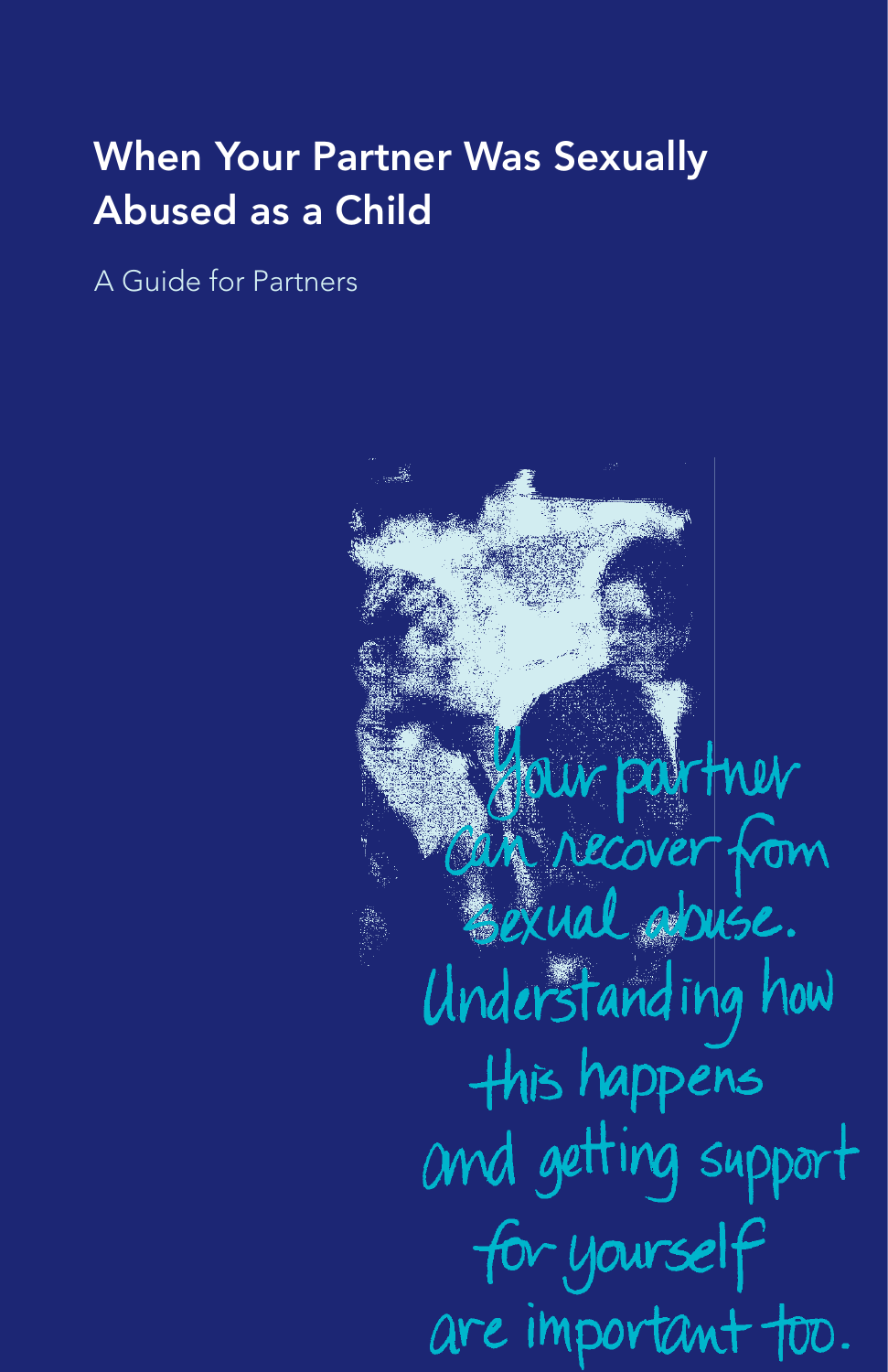#### Sexual Abuse Information Series 2008

#### This is one of ten booklets in the Sexual Abuse Information Series:

SEXUAL ABUSE COUNSELLING

A Guide for Parents and Children

SEXUAL ABUSE WHAT HAPPENS WHEN YOU TELL A Guide for Children and Parents

WHEN GIRLS HAVE BEEN SEXUALLY ABUSED A Guide for Young Girls

WHEN BOYS HAVE BEEN SEXUALLY ABUSED A Guide for Young Boys

WHEN TEENAGE GIRLS HAVE BEEN **SEXUALLY ABUSED** A Guide for Teenagers

WHEN TEENAGE BOYS HAVE BEEN **SEXUALLY ABUSED** A Guide for Teenagers

WHEN MALES HAVE BEEN SEXUALLY ABUSED AS CHILDREN A Guide for Men

WHEN CHILDREN ACT OUT SEXUALLY A Guide for Parents and Teachers

SIBLING SEXUAL ABUSE A Guide for Parents

WHEN YOUR PARTNER WAS SEXUALLY ABUSED AS A CHILD A Guide for Partners To order copies, please contact:

#### www.phac-aspc.gc.ca/nc-cn

National Clearinghouse on Family Violence Public Health Agency of Canada 200 Eglantine Driveway Tunney's Pasture, 1909D Ottawa, ON K1A 0K9 TEL: 1.800.267.1291 or 613.957.2938 FAX: 1.613.941.8930 TTY: 1.800.561.5643 or 613.952.6396 E-MAIL: ncfv-cnivf@phac-aspc.gc.ca

#### **CREDITS**

Project Coordinator: Leonard Terhoch Writers: Louise Doyle & John Napier-Hemy Revisions: Christina Melnechuk & Louise Doyle Editors : Joanne Broatch & Liz Scully Design & Layout: Jager Design Inc. Également disponible en français sous

le titre : Lorsque notre conjoint ou conjointe a été victime de violence sexuelle durant l'enfance. Guide à l'intention des conjoints

Special thanks to the staff at VISAC and the National Clearinghouse on Family Violence and the many others who gave their ideas and support.

The opinions expressed in this document are those of the authors and do not necessarily reflect the views of the Public Health Agency of Canada.

VISAC (Vancouver Incest and Sexual Abuse Centre) is a program of Family Services of Greater Vancouver. VISAC offers a wide range of services including specialized victim support services, individual and group therapy for children, youth, families, and adults who have experienced childhood sexual abuse and/or trauma.

Contents may not be commercially reproduced but any other reproduction, with acknowledgements, is encouraged. All other rights are reserved.

© 2008 Family Services of Greater Vancouver – 1616 West 7th Avenue, Vancouver, B.C. V6J 1S5

HP20-6/10-2007 ISBN 978-0-9809135-4-5 THIS PUBLICATION WAS MADE POSSIBLE THROUGH THE FINANCIAL SUPPORT OF THE PUBLIC HEALTH AGENCY OF CANADA.

### When Your Partner Was Sexually Abused as a Child

A Guide for Partners

#### This booklet answers these questions:

| Why this booklet?                                            | 2  |
|--------------------------------------------------------------|----|
| What is child sexual abuse?                                  | 3  |
| Can my partner recover from sexual abuse?                    | 4  |
| Do other partners react the way I am reacting?               | 6  |
| As the partner, what can I do to help?                       | 8  |
| What about me? How can I look after<br>my own needs?         | 9  |
| What if I was sexually abused as a child myself?             | 12 |
| What is a partners' support group and<br>how can it help me? | 13 |
| What if my partner and I are a same-sex couple?              | 13 |
| How will recovery affect our family?                         | 14 |
| Is there life after recovery?                                | 15 |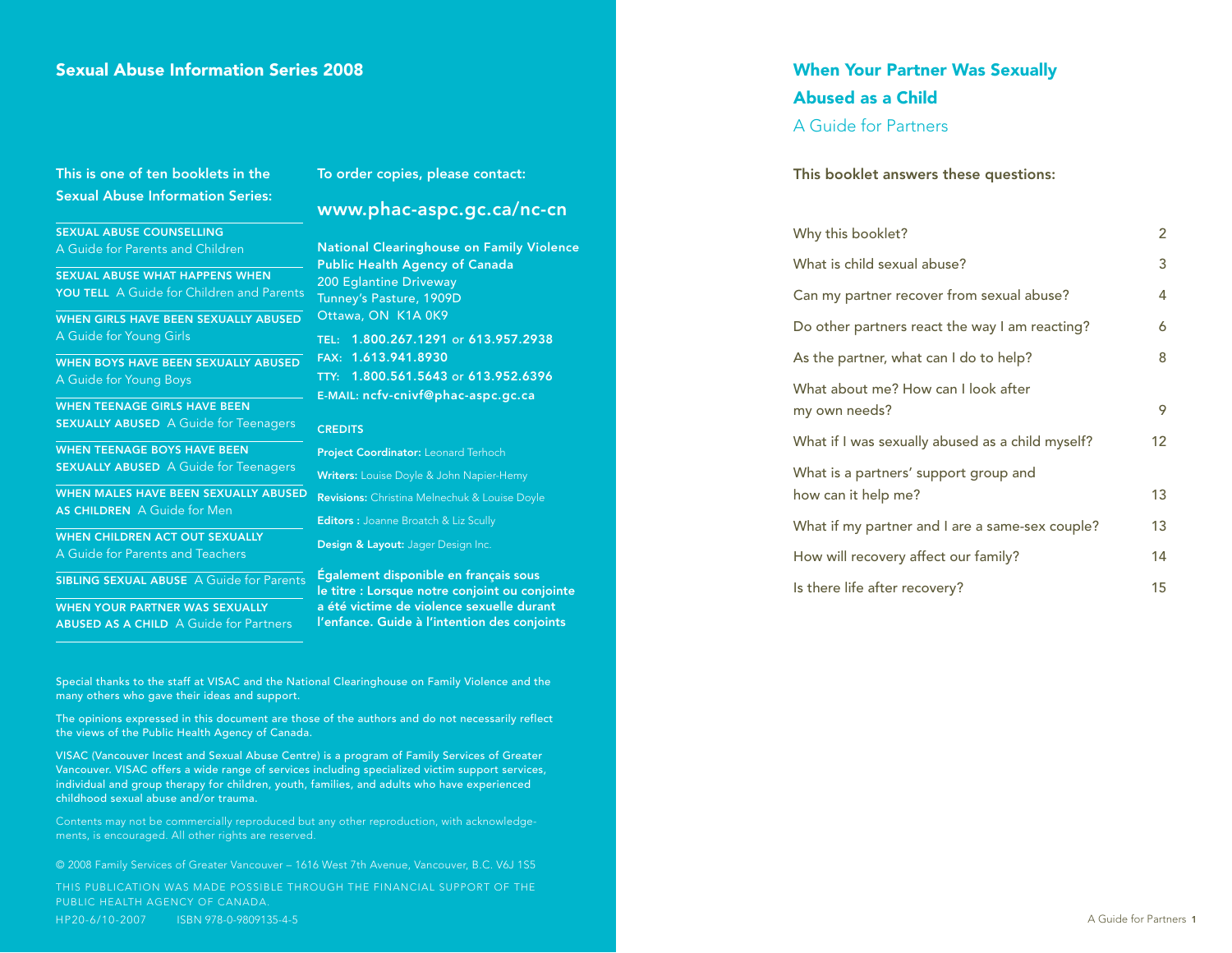#### Why this booklet?

If you are in an intimate relationship with a person who was sexually abused as a child or teen, this booklet is for you. The information can help you whether you're male or female and whether you're in a gay, lesbian, or heterosexual relationship. For the purposes of this booklet we will be using the female pronoun.

You and your partner are not alone. At least one in four women and one in six men were sexually abused as children. As adults talk more openly about abuse and how it has affected them, their partners will come to understand how the abuse impacts the relationship.

Because sexual abuse affects emotional development, the following aspects of a relationship can be particularly difficult for both of you:

**Trust.** A child experiences abuse as a betrayal of trust, especially if the abuser was a person she cared about. As a result, your partner might have difficulty in allowing herself to trust or in knowing who to trust.

Power. A child who is sexually abused feels powerless. As an adult, your partner might feel powerless at times and unable to assert herself. At other times she might try to control even the smallest detail to feel safe and more powerful.

Intimacy. An abused child may be afraid to let anyone know her secret and too ashamed to let anyone get close. She learns how to behave as though everything is fine, while keeping her true thoughts and feelings hidden, even from herself. As an adult, that can make intimacy difficult.

**Sexuality.** Sexual abuse interferes with normal sexual development. Instead of growing up to experience the body as a source of pleasure, your partner may have experienced it as a source of pain. She may think of sex as a form of control rather than an expression of love. As a result, she might withdraw from sex or use sex as a way to get power or affection.

Although we offer a brief discussion, this booklet is not meant to explain child sexual abuse. Instead it focuses on the **effects of abuse** on your partner and on your relationship. We strongly encourage you to learn as much as you can about how people recover from sexual abuse.

In this booklet we also talk about how you might react during your partner's recovery. Sometimes it's hard not to get caught up in your partner's issues. Try to find support for yourself outside the relationship through a friend, counsellor, or support group. This will give you a chance to focus on your own feelings and thoughts.

Try to find some support for yourself outside the relationship through a friend, connsellor or partners' support group  $-$  or all three.

#### What is child sexual abuse?

Child sexual abuse is the deliberate misuse of power over a child by an adult or an adolescent to gain sexual gratification. The abuser's power may come from being older, bigger or more sophisticated, or from being in a position of trust or authority over the child. The abuse may be in the form of inappropriate sexual remarks, fondling, and/or more violent assaults. Whether your partner's experience involved belittling remarks, uncomfortable sexualized interaction, one-time sexual touching, or longterm abuse, it is important to consider the way in which your partner experienced and reacted to the abuse.

As a person who experienced sexual abuse, your partner may have grown up assuming these things:

- You can't trust people who are supposed to love and protect you.
- Attention and affection are almost always followed by sexual demands.
- You don't have control over your body.
- Other people's needs come ahead of your own.
- You're in danger if you're not in complete control.

These are the basic legacies of incest or sexual abuse experiences and they can profoundly affect your partner's adult relationships.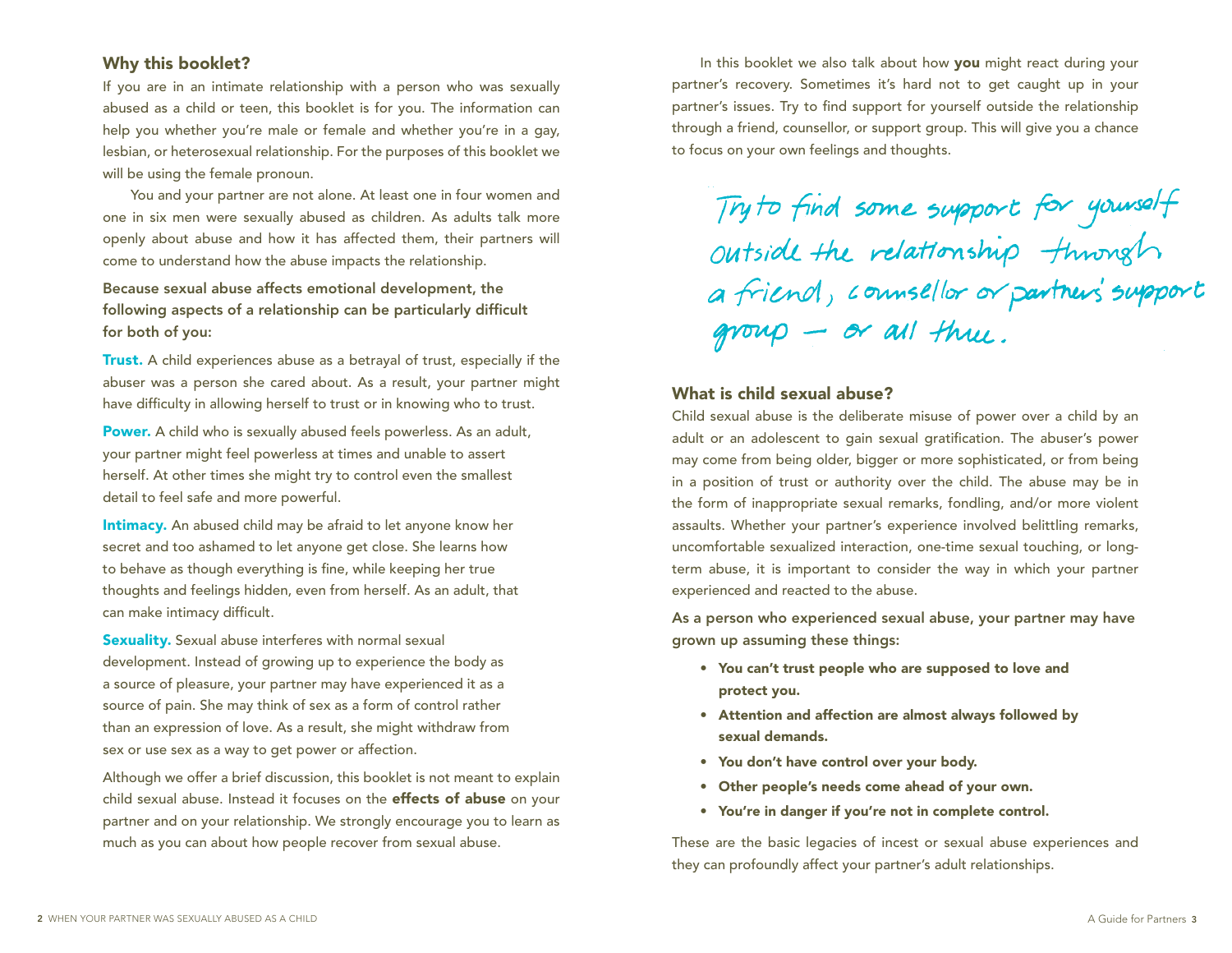You may be unaware at the beginning of the relationship that your partner has experienced sexual abuse. Your partner might not have told you because she was afraid you would reject or not believe her. She might have felt too guilty and ashamed to talk about the abuse. She might have been telling herself the abuse hasn't affected her. Whatever the reason, it's something that happened in her life that she wasn't responsible for, but now profoundly affects both of you.

#### Can my partner recover from sexual abuse?

YES! Your partner can recover from sexual abuse. Recovery depends on the kind of abuse she experienced, as well as the kind of support she has. There's no "right" length of time or "right" way to recover, but most people go through the following three stages:

#### The Crisis Stage

"The beginning of this whole thing was really hard. Annie didn't sleep well any more and she was having nightmares. After a while she seemed to resist going to bed so I went to bed alone. She'd stay up and read. Sometimes I'd wake up in the middle of the night alone

The crisis stage<br>is easier to go<br>through if you What's happening.

and she'd be in the living room with all the lights on, wrapped up in a blanket. "

Your partner might be thrown into a crisis as she starts to look at what happened to her. Memories of the events might come in bits and pieces that may not make sense to her. As she struggles with these memories she might doubt the abuse happened and worry that she's going crazy. But she isn't. Her mind is letting information in little by little so she won't be overwhelmed.

If your partner has always known about

the abuse but has had little or no feeling about it, she could experience a crisis when she starts to feel the emotional pain connected to the abuse. These feelings may seem overwhelming at first. She might find herself crying without knowing why. She might suddenly be afraid to be alone or withdraw from people. A counsellor can be helpful at this stage to help her learn skills to manage these thoughts and feelings.

The crisis stage is easier to go through if you understand what's happening. One way to find out is to call a sexual assault centre and talk to a counsellor. They can explain more about what your partner is going through and will give you some ideas on how to handle it.

#### The Middle Stage

"She kept digging into her past. I thought it would never stop. It was as if she had to go back to all the important times and people in her life and look at them again and again. She had to see what her childhood was really like; what her family was really like."

When your partner decides to deal with the abuse, she'll enter a stage of hard emotional work. She will struggle with details of the abuse, struggle to express her feelings about it, and to integrate the memories. This means she has to acknowledge how deeply she has been affected by the abuse. She'll experience emotional upheaval which may include grief and anger. However, she'll probably be relieved, too, when some of her feelings and behaviours start to make sense to her.

Although you might wish your partner would hurry and get on with recovery, she can do it only when she's ready. If she's worried

about whether she can do it, encourage her to talk to a counsellor, or do some reading. If your partner is anxious about how it will affect your relationship, you could talk to a counsellor together about concerns and about what you might do to help.

Don't pressure your partner. The decisions along the way aren't easy and your partner must make them for her own reasons, not to please you. If you feel impatient or frustrated, talk to a counsellor or find a support group for yourself.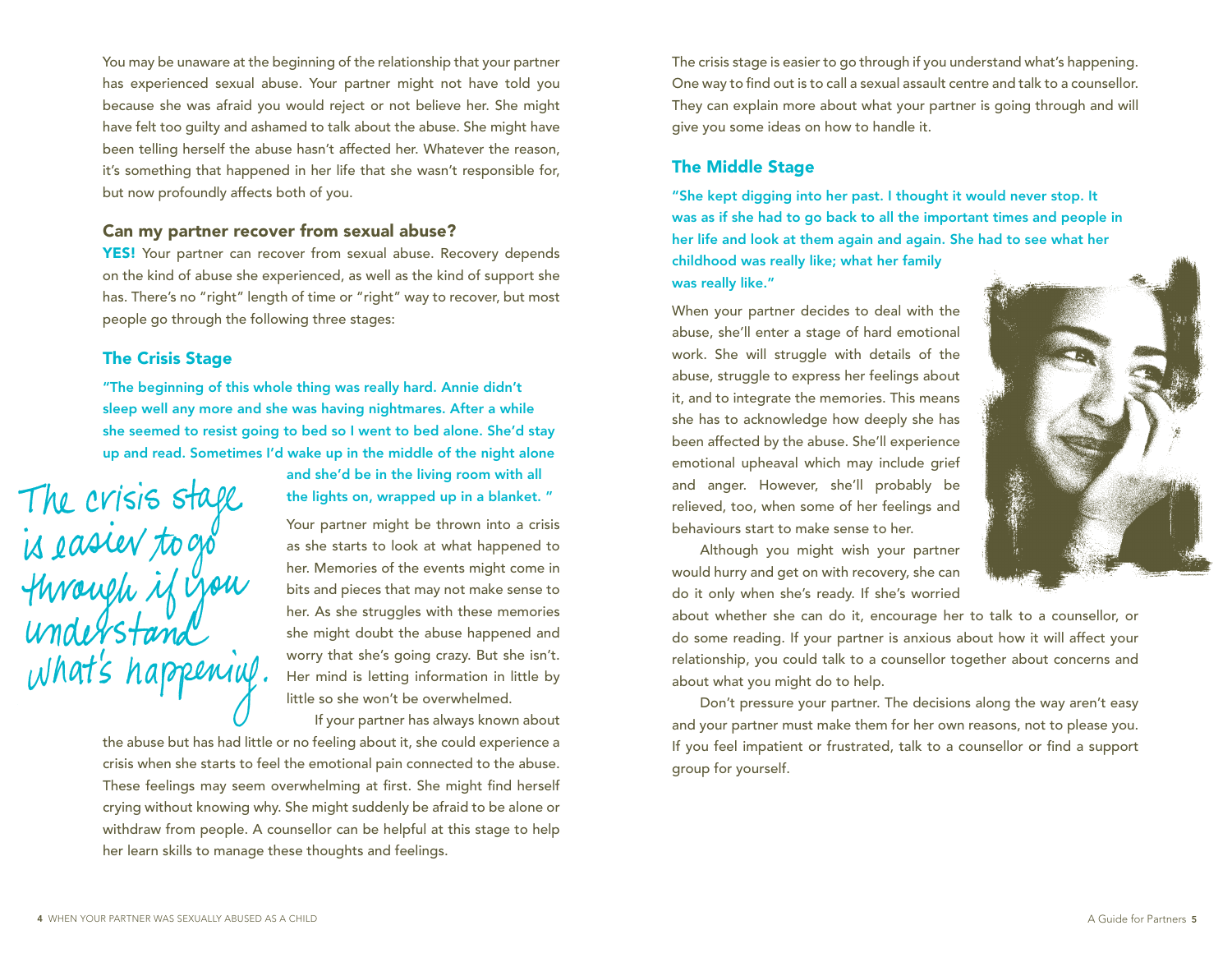#### Resolution

#### "We've had quite a time, but it's easier now. The abuse still comes up but it's not the centre of her life or mine. And what a relief that is!"

Through her efforts, your partner can recover. This doesn't mean she'll never think about the abuse again, nor does it mean everything is sorted out. However, it does mean she'll be free to concentrate on what's happening in her life now. When problems related to the abuse do come up, she'll feel more confident about handling them.

As a partner you'll be involved and affected by every stage of the recovery process. Knowing how recovery works can help you support your partner without feeling overwhelmed.

#### Do other partners react the way I am reacting?

"I just can't believe her big brother did all those things to her. I've played football with him. I've drunk beer with him, and we've swapped jokes. To me he just seems like a regular guy. Maybe somebody else did it, and she just imagines it was her brother."

Disbelief is a common reaction to a sexual abuse disclosure. It's hard to accept that the abuser might be someone you know or even like. Recent studies show that one out of four women and one out of six men experienced child sexual abuse. You may feel repelled by the thought

"The abuse jes no longer the centre of our life. And what a velief that is that your partner has been sexually abused, and you may want to deny it. Your belief will support her first step towards healing. Your denial, on the other hand, could increase her sense of shame and further lower her feelings of self-worth.

"Okay, I believe it, but enough's enough. If she would just put it aside, and get on with her life, we'd both be better off. You can't 1 w undo the past, and crying over spilled milk only makes things worse. We can both go ahead from here and have a wonderful life together."

**Minimizing** the abuse and its impact is tempting, but it doesn't help. Remembering the abuse and telling you about it is only the first step towards recovery for your partner. Now she needs to experience and

make sense of her conflicting thoughts and feelings. To do this she'll probably need help from a trained trauma counsellor. She'll need patience, understanding and love from you.

"Patience and understanding are one thing, but let's get at the source of the problem and do something. Her father has wrecked her life, and now he's wrecking mine. I want to kill him."

Your **anger at the abuser** is understandable, but violence won't help your partner. She needs to decide her own course of action. While she was being abused she was powerless, and if you try to control the situation now, her power is being taken away again. With the help of a counsellor you can find constructive ways for you to channel your anger.

"Everything was going fine until she watched that TV show. She wasn't even thinking about sexual abuse until she saw all those other women talking about it. Now she won't leave the subject alone."

You might feel angry at your partner for talking about the abuse, and then guilty for feeling angry.

"I knew something was wrong in our relationship, but I just couldn't figure it out. Sometimes she didn't want sex, and sometimes she did. She was always upset and it seemed like we couldn't just relax and enjoy ourselves. Then she started accusing me of having affairs if I even talked to another woman. And then she kept telling me I'd probably walk out on her. It was driving me crazy. Thank god she started to deal with the abuse. All that behaviour is starting to make sense to me now."

You might feel relief after your partner starts talking about the sexual abuse. It helps you understand behaviours that may have baffled you for years. Problems with sexuality, intimacy, and trust can be the result of childhood sexual abuse.

Knowing<br>how recovery.

can help

you support

your partner

*meswhelmed*.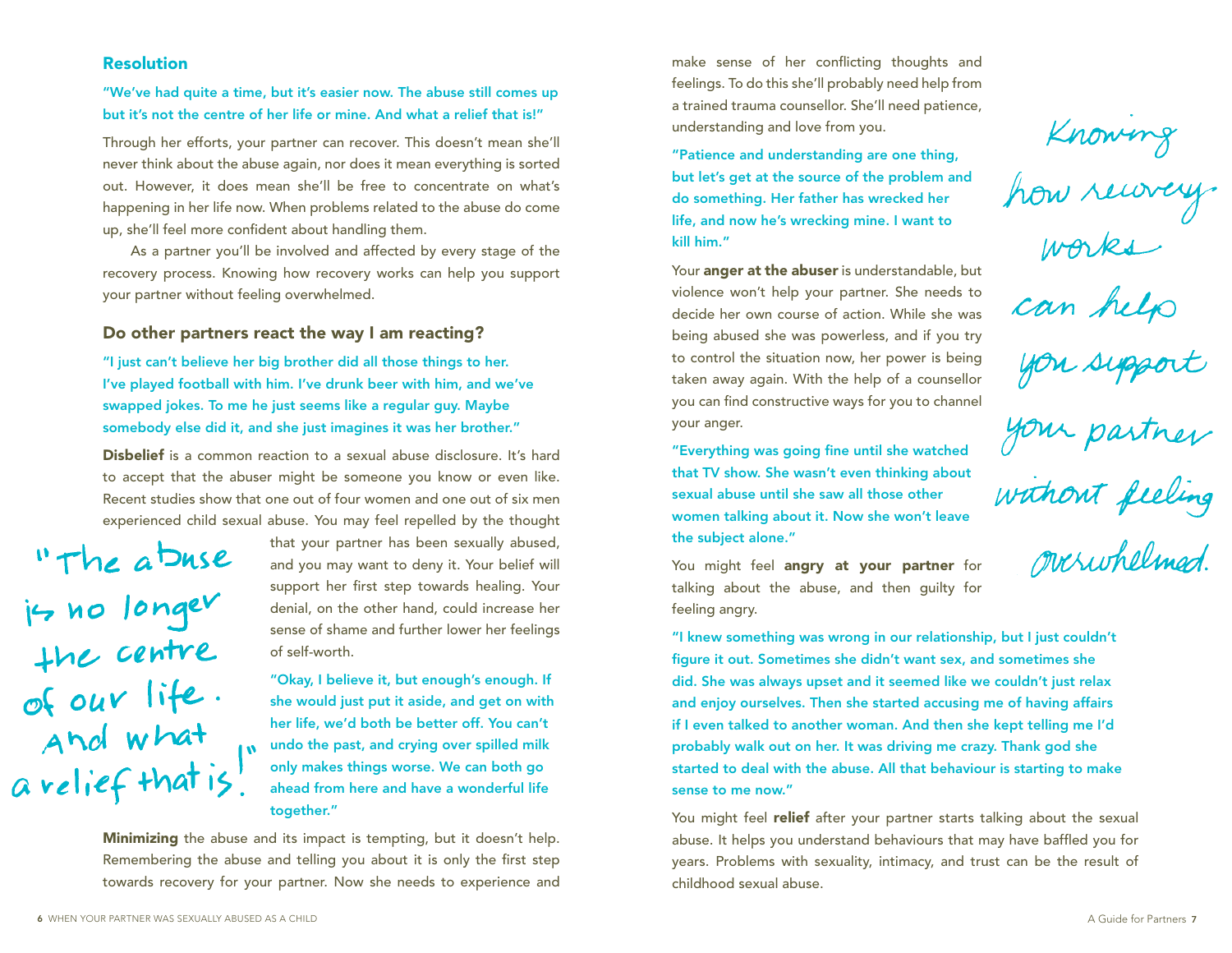"I'm glad she's talking about it, and I'm glad I understand her behaviour a little better, but where does that leave me now? I don't have a degree in psychology, and I'm afraid something I do or say could make things worse for her. And what if I touch her or do something in bed that really upsets her?"

You might feel *inadequate* coping with some of the changes in your partner when she is on the road to recovery. Remind yourself that you are not the cause of these changes, and you shouldn't take it personally



when she is angry or doesn't want to be touched.

"Why am I in so much pain? She looks like the same person, and I'm still in love with her, but she seems so different. It's like living with a stranger, and I really miss the old person. I know she's getting better, but where does that leave me?"

You might experience grief as you see your partner change. Remind yourself that she is the same person. Experiencing personal changes can be as exciting and stressful for you as it is for her. You have to trust and be patient with her healing process.

#### As the partner, what can I do to help?

Any loving relationship needs the ongoing support and understanding of both partners. However, to be the partner of someone who is dealing with child sexual abuse takes extra understanding and patience.

Here's what you can do to help:

- Believe your partner and resist the temptation to minimize the abuse.
- Listen to your partner. If the abuser was a close relative, she may have positive feelings for her as well as angry feelings. She needs to be able to form her own opinions without your attempts to influence them.
- Support your partner's plans to deal with the abuse, but don't try to control what she does. Your partner has to decide such things as whether to go into counselling, whether to join a

support group, and whether to take some kind of action against the abuser. Your task is to support these important decisions whatever they might be. If you try to interfere, she'll feel that once again someone is trying to control her life. If her family tries to influence what she does, you can help by supporting her decisions.

- Maintain a separate identity. You'll help your partner if you focus on your own needs as well as hers. In any healthy relationship both partners make sure that their own needs are met. Whether one or both partners experienced sexual abuse, this basic principle still applies.
- Be a trusted friend. This means being there for your partner when she wants to talk, providing company when she wants it, and respecting her privacy when she wants it. It means being patient, especially when she wants to talk about the abuse or retell the story of her abuse.
- Cooperate with your partner's requests around sexual activity. She may want to avoid sexual activity or even ask for temporary sexual abstinence. If she makes this request, it's probably because sexual activity is triggering painful memories of sexual abuse. Temporary abstinence may seem difficult, but you can treat it as an opportunity to express your loving feelings with affectionate touching and non-sexual intimacy.

To be the partner of someone who<br>is dealing with childhood sexual<br>abuse fakes lytra understanding<br>dnd patience.

#### What about me? How can I look after my own needs?

Being the partner of someone who experienced sexual abuse can be both an ordeal and a rewarding experience. Greg's story illustrates some of the things that can happen to you as your partner recovers: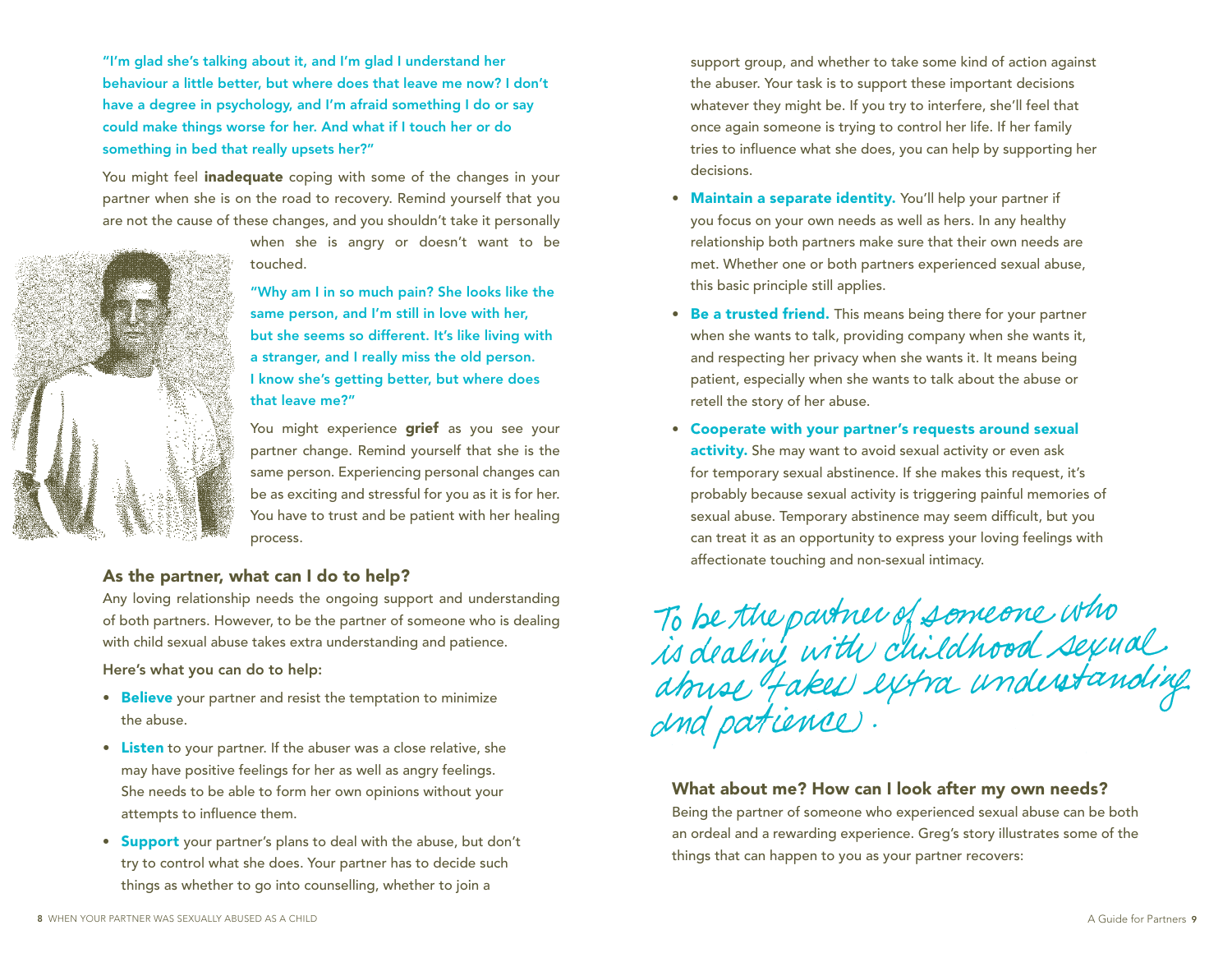#### Greg's story

When Greg met his wife, Linda, she was in counselling because of sexual abuse by her grandfather. When they began a sexual relationship, Greg noticed that she resisted intimacy. She would always wear pyjamas to bed and never let him see her naked. Greg thought this meant that she was modest. Linda owned a successful computer software business and Greg worked as a journeyman welder. He was flattered that a "professional" woman was interested



in a "working-class" man like himself, and was even more flattered when she agreed to marry him.

Linda told Greg about her grandfather after they were married. Greg supported her counselling and made a lot of aggressive comments about her grandfather. He saw himself as a "white knight" who had rescued her from an evil family.

As Linda's counselling progressed, the relationship deteriorated. Instead of becoming more comfortable with her body, she still wore pyjamas to bed, and frequently resisted Greg's sexual overtures. When he persisted, she told him that he was "a sex fiend".

Then Linda accused Greg of attempting to control her, of being a chauvinist, and of flirting with other women. Eventually Greg lost patience. He told her to get on with her counselling so they could have a normal sex life. She accused him of emotional violence. In desperation Greg made an appointment to see a counsellor himself.

The counsellor asked Greg to look at some of the assumptions he had made about Linda. Greg found that Linda's "modesty" was, in fact, a reaction to being sexually abused by her grandfather. The counsellor also helped Greg separate what was true about Linda's accusations, from her perceptions of him that were distorted by the abuse. He had to acknowledge, for example, that his aggressive

Respect your own boundaires and set limits

"white knight" approach was chauvinistic and controlling, and that Linda's perception of him as a "sex fiend" wasn't valid.

The counsellor also helped Greg see that he had idealized Linda as a middle-class achiever who had done him a favour by marrying him, and that this was quite unrealistic. This in turn led Greg to see how his selfesteem had been impacted by his own upbringing. In the end, he was able to be more supportive of Linda because he had a better sense of his own self-worth.

He learned not to assume that he was automatically wrong when Linda attacked him. As Greg became more realistic about her, he gave up playing the "white knight". When Linda felt more in control of her recovery, she stopped her verbal attacks. Greg also learned how to build greater non-sexual intimacy into their relationship. They both benefited in many ways from counselling.

Greg's story contains several important principles for a healthy relationship. They are:

- Recognize and assert your own needs. Respect your own boundaries and set limits if your partner's behaviour becomes abusive. If you frequently place your partner's needs ahead of your own, it is not healthy and may stand in the way of her recovery and your own emotional well-being.
- Look at the role you played in your own family. If you were the one who "took care of everything" in your family, you run the risk of carrying that role into your relationship. It may feel good but it isn't healthy.
- Make sure that you have support outside your intimate partner relationship. This support may be a counsellor, a friend, a support group, or all three.
- Enjoy your relationship for what it really is, and try not to make it conform to some idealized model. Your own family may have created a false picture of what family life is, and the media often contributes to unrealistic expectations of what family life looks like.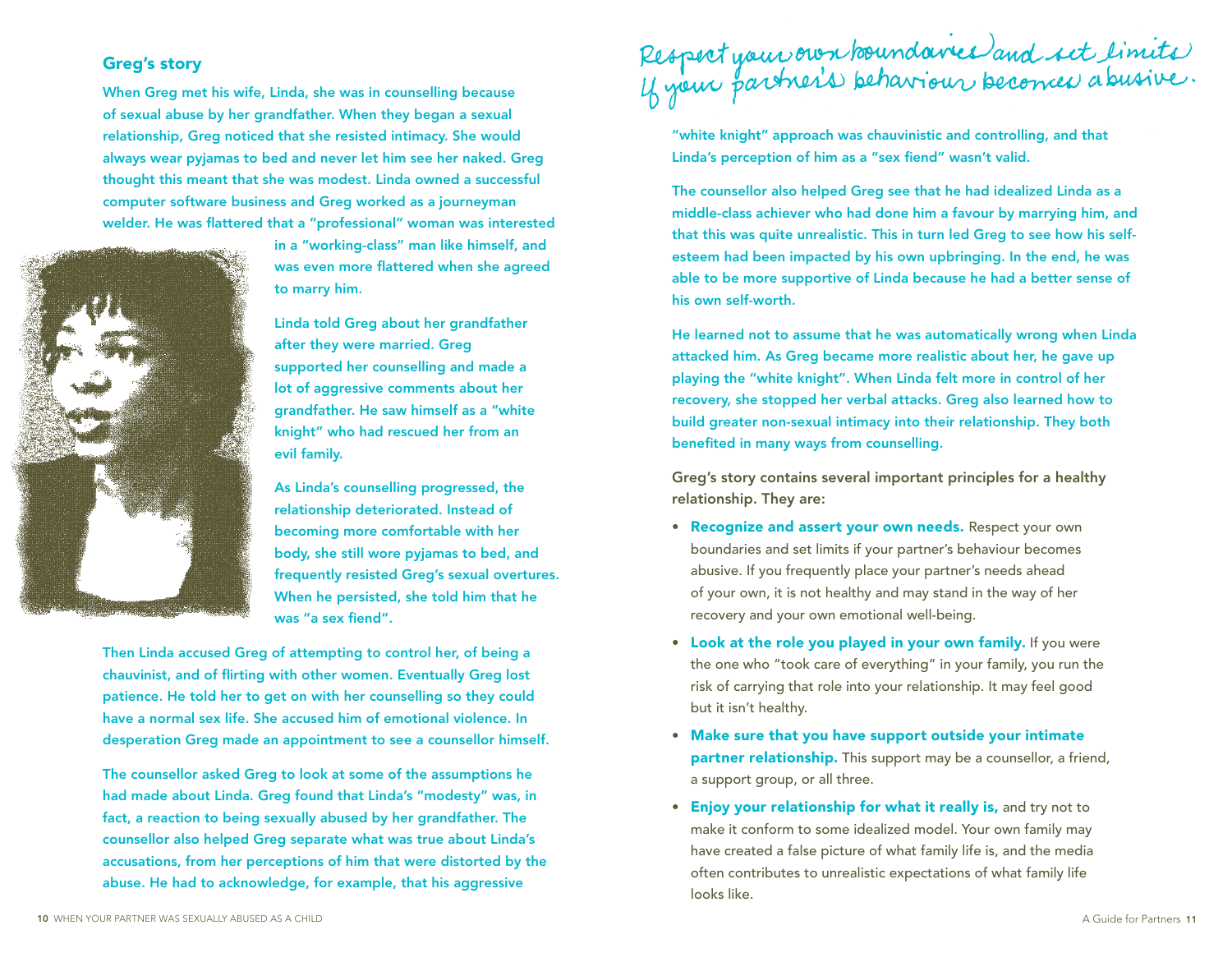#### Jill's story

Both my parents drank a lot. As the oldest kid, I took care of everyone in my family. I did what I was supposed to and never asked for anything. I felt invisible. After I finished school, I fell madly in love with Jack. No one had ever wanted me like he did. After a wonderful year together Jack began to remember being sexually abused as a child. I tried to help but I was angry. It seemed unfair that I'd finally found someone who loved me and now we had to deal with this big issue.

His family tried to be supportive but I was the only one he talked to about the abuse. Listening to him exhausted me and after six months, I was completely drained. Then my own sexual abuse experiences started to surface.

I was frightened, knowing how much support Jack had needed. I wondered who was going to take care of me the way I was taking care of him. Certainly not my family! I felt like Humpty Dumpty, about to fall apart with no one to put me together again. I couldn't tell anyone. I kept it all inside. I was sick all the time. Finally I had to tell my doctor and she was great. She helped me get the support and counselling I needed, and I started to feel better.

I began to see how hard the last year had been. I had managed without asking for help, because that's what I had to do as a kid. No one ever cared about how I was doing and I thought that's how it always had to be. Now I know it isn't. I've had help from my doctor, my counsellor, my friends and my partner. It was a relief to tell Jack about it and he was shocked to realize I had the same needs he had. I guess we'd been going along almost like a parent and child. Now I've learned how to ask for support and he's learned he has something to give me.

If your partner's recovery process has reminded you of your own sexual abuse, you might have these reactions: *anger* that coping with your partner's recovery has triggered your own abuse experiences; *fear* that you can't continue to support your partner in the same way; and *panic* at the thought of going through what your partner has gone through.

If you tell yourself your abuse was less serious and your needs can wait, you'll create a major problem in your relationship. Your partner's recovery could take time and you'll become angry and resentful if you put your own needs on hold. Remember, your first responsibility is to yourself. If you don't take care of yourself, you can't support your partner or the relationship. To find

In recovering from the trauma of sexual abuse, you'll both have to take turns giving and receiving support. Also you'll both need support outside of the relationship, from friends, a counsellor, or a support group.

#### What is a partners' support group and how can it help me?

A support group is made up of partners of adults who experienced sexual abuse as a child. Most groups meet once a week and the purpose is to help each other through difficult times.

People will probably talk about what has happened during the week and about their problems, frustrations and successes. You don't have to talk if you don't want to, and everything that is said in the group should be confidential.

You'll have a chance to express your feelings and frustrations and to learn from what other people have to say. You will be encouraged when you hear from group members who are further along in the process. In a partners' support group you don't have to worry about your partner's reactions to what you say and you will be with people who understand what you're talking about.

To find out whether there are partners' groups in your community, contact a sexual assault centre or counselling centre.

#### What if my partner and I are a same-sex couple?

If you and your partner are the same sex, the issues are similar: the recovery process is similar and the principles for supporting your partner are the same. If your family and friends are not supportive of your relationship, this can be an added stress.

out if there support groups in your community, a sexual assault ov counse lling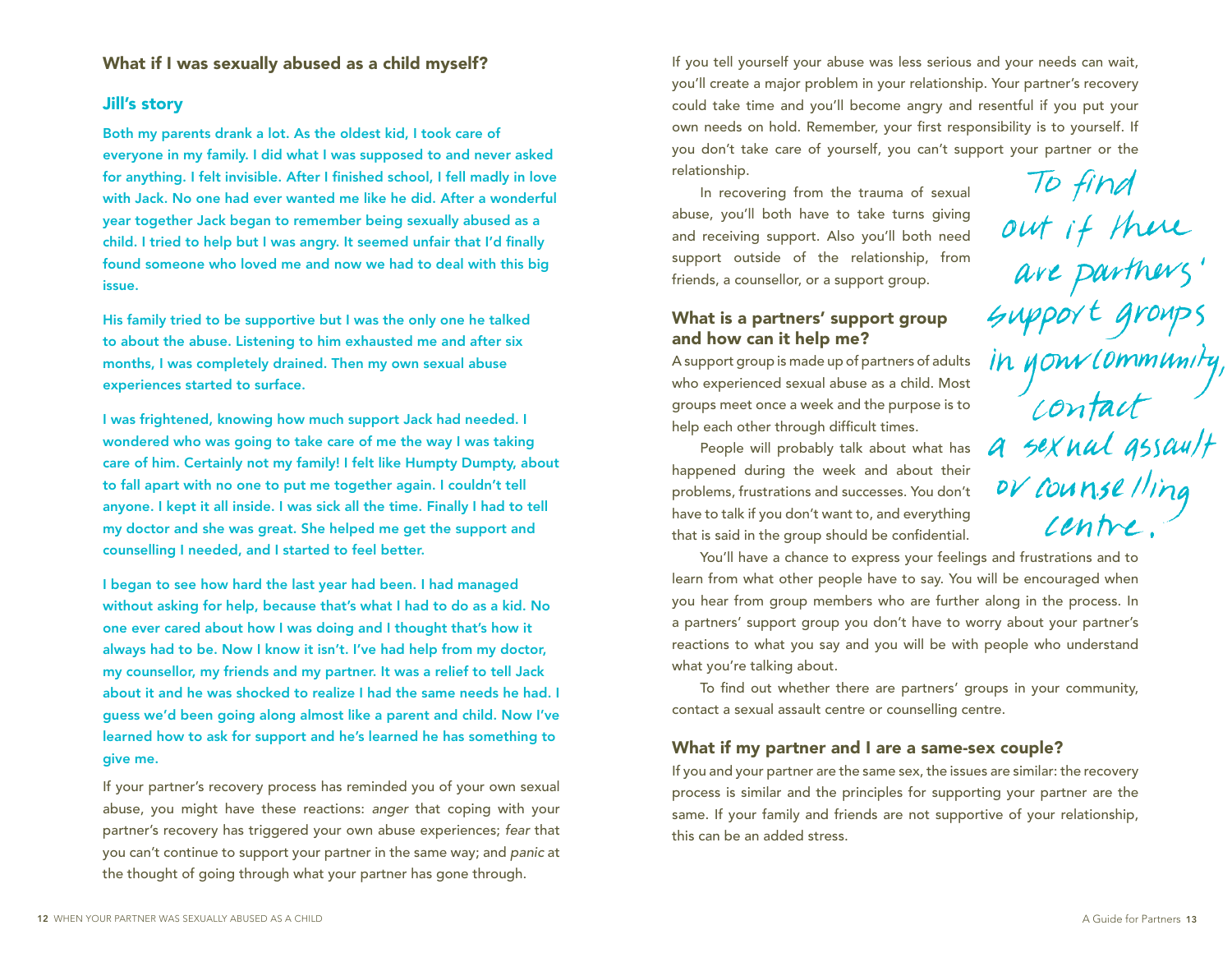#### How will recovery affect our family?

#### Parenting

Your children might suffer at first from your partner's recovery. They will probably sense the stress, and wonder whether they are causing it. You can help your children by explaining to them that their mom and/or dad is upset by childhood memories that make them sad or angry, and that those feelings sometimes make them impatient and cranky. Keep the explanation short and simple, and reassure them that they're not responsible for their parents' feelings.

Your partner could be under additional stress if, when she was abused, she was the same age as one of your children. Be aware of this possible connection, but don't share this with your children as it may be very confusing to them.

If your partner is putting a lot of effort into recovery, and is feeling exhausted, you can help by taking on extra responsibility for the children. Plan to have fun with them while you give your partner time to rest.



Your partner's recovery will affect the way you relate to her family, especially if the abuser was a family member. If the family failed to protect her in the past, or disbelieves her now, they'll probably want her to keep quiet about it. Your task is to support her, especially if they pressure her to retract the story.

If your partner was abused by a family member, other family members may have been abused as well. When your partner discloses her sexual abuse to one family member, there could be a "snow-ball" effect with several family members disclosing their abuse as well. If your partner's grandfather

was an abuser, for example, and the family secret is that he had abused several of his own children, your partner's disclosure could set the stage for disclosures by several family members, including her own parent.

Whether your partner tells her family about the abuse or not should be entirely her choice. It depends on a number of circumstances, but both of you should be aware of how her family might react. Your role is to support your partner, whatever her choices may be, not to rescue her or avenge the abuse.

You'll also have to decide whether or not to tell your own family about your partner's abuse. To make that choice, you'll have to ask your partner whether she wants you to talk about it. Then you'll have to think about the impact this will have on your family. If you think they'll support both you and your partner, tell them. If you think they'll respond in a negative way,

# don't.<br>All relationships have<br>Nocky periods. What makes work on the problems together.

#### Is there life after recovery?

YES! All relationships have periods when one or both partners have problems. What makes a difference is whether you talk about and work on the problems together. The abuse might affect a relationship right from the start, even when you know nothing about it. When you find out about the abuse, then you know what you're dealing with and have a better chance of solving the problems as they come up.

The communication and support you develop while you do this will establish a sense of trust so that you'll be able to talk safely about even the most sensitive, vulnerable issues. That's a sound foundation for any relationship.

For life after recovery, remind yourself of these guidelines:

- Continue to communicate your love.
- Be caring in your actions.
- Be aware of your own needs and limits.
- Communicate your needs and limits to your partner.
- Spend time with each other that is not focussed on the sexual abuse.
- Enjoy each other's company and remember why you chose to be together in the first place.